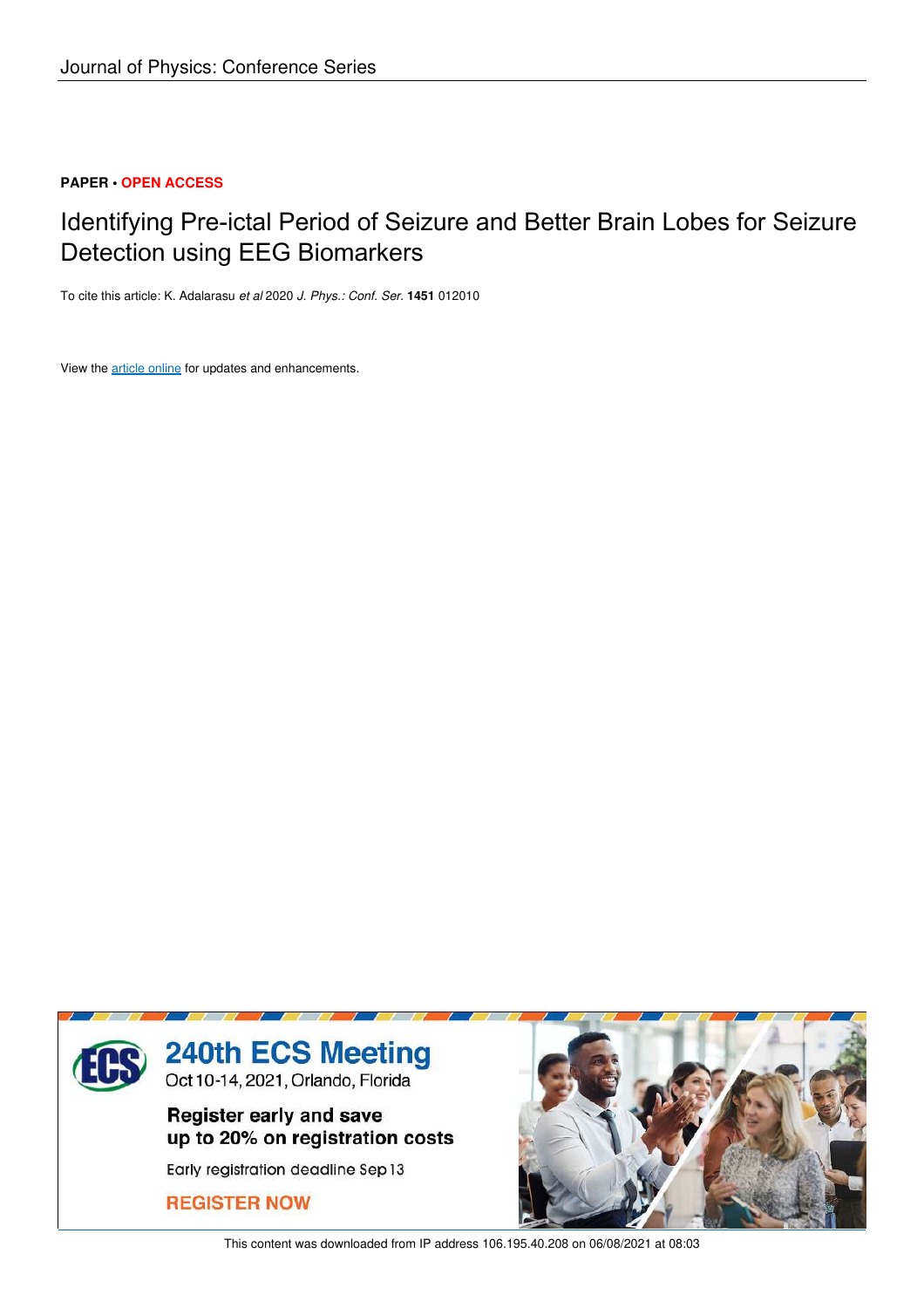IOP Publishing

# **Identifying Pre-ictal Period of Seizure and Better Brain Lobes for Seizure Detection using EEG Biomarkers**

 **K.Adalarasu 1 , P.Shrisowmya 1 , M. Jagannath 2,\*** 

<sup>1</sup>Department of EIE, SASTRA Deemed to be University, Thanjavur, India

<sup>2</sup>School of Electronics Engineering, Vellore Institute of Technology (VIT), Chennai, India \*Corresponding author: jagan.faith@gmail.com

**Abstract.** Seizures are one of the serious neuropsychiatric disorders that affect 50 million people across the world, and 80% of them live in the developing countries like India. In such kind of critical care, delays in the diagnosis of neurological conditions can have a significant impact on patients with seizure. To address this treatment gap, we propose an early identificationof pre-ictal period of seizure and brain lobes for seizure detection by using electroencephalogram (EEG) biomarkers. Five subjects were voluntarily involved in this study. The raw EEG signals were filtered and decomposed using wavelet techniques and the features such as relative delta energy, relative theta energy, total beta energy, heart rate, and neuronal activity were extracted for analysis. The results showed that the relative theta activity and the neuronal activity are found to be the better features in early predicting of period of pre-ictal seizures, as both the features can be seen with significant differences among the three different time periods in all the electrode positions, which are taken into consideration. It is also evident that the occipital lobe is better in indicating the pre-ictal period earlier, as the observed data shows expected outcome from the electrode positions O1 and O2 (occipital lobe). On national level, this study will enable the primary health centres to fulfil its dream of providing basic medical facilities to serve huge sections of population with seizure.

Keywords: Seizures, Epilepsy, Brain lobes and Electroencephalogram (EEG).

### **1. Introduction**

Seizures are temporary disruptions of brain function caused by uncontrolled excessive neuronal activity [1]. Not all the seizures are epileptic seizures. Some are temporary symptomatic seizures, which usually do not persist if the underlying disorder is corrected. In contrast, epilepsy is a chronic condition of recurrent seizures. Epilepsy is considered as a consequence of multiple malfunctioning in brain, as its clinical symptoms are heterogeneous and reflect multiple underlying causes and pathophysiological mechanisms which cause cerebral dysfunction and injury. Epilepsy is a spectrum of disorders defined by occurrence of epileptic seizures, which are characterized by abnormal firing of large populations of neurons [2].

At basic level an epileptic seizure is caused by a disruption of the normal balance between inhibitory and excitatory currents or transmission in one or more regions of the brain. Before finding a solution for epilepsy, one should understand the mechanism of seizure with the help of modelling it. It is generally assumed that seizure is a complex phenomenon. Seizure onset occurs via a bifurcation, i.e. the trajectories of brain activities need to cross a certain threshold.

Epileptic seizure can be classified based on how and where they originate. The following are the types of epileptic seizures diagnosed in the people.

- *Simple partial seizure* seizure taking place in one part of the brain region, person is aware of his state.
- *Complex partial seizure* seizure taking place in one part of the brain region, person losing his awareness state of awareness.
- *Secondarilygeneralized seizure* seizure taking place in one part of the brain region and slowly spreading all over the brain region leading to tonic-clonic seizure.
- *Absence seizure* seizure causing absence in awareness.

Content from this work may be used under the terms of the Creative Commons Attribution 3.0 licence. Any further distribution of this work must maintain attribution to the author(s) and the title of the work, journal citation and DOI. Published under licence by IOP Publishing Ltd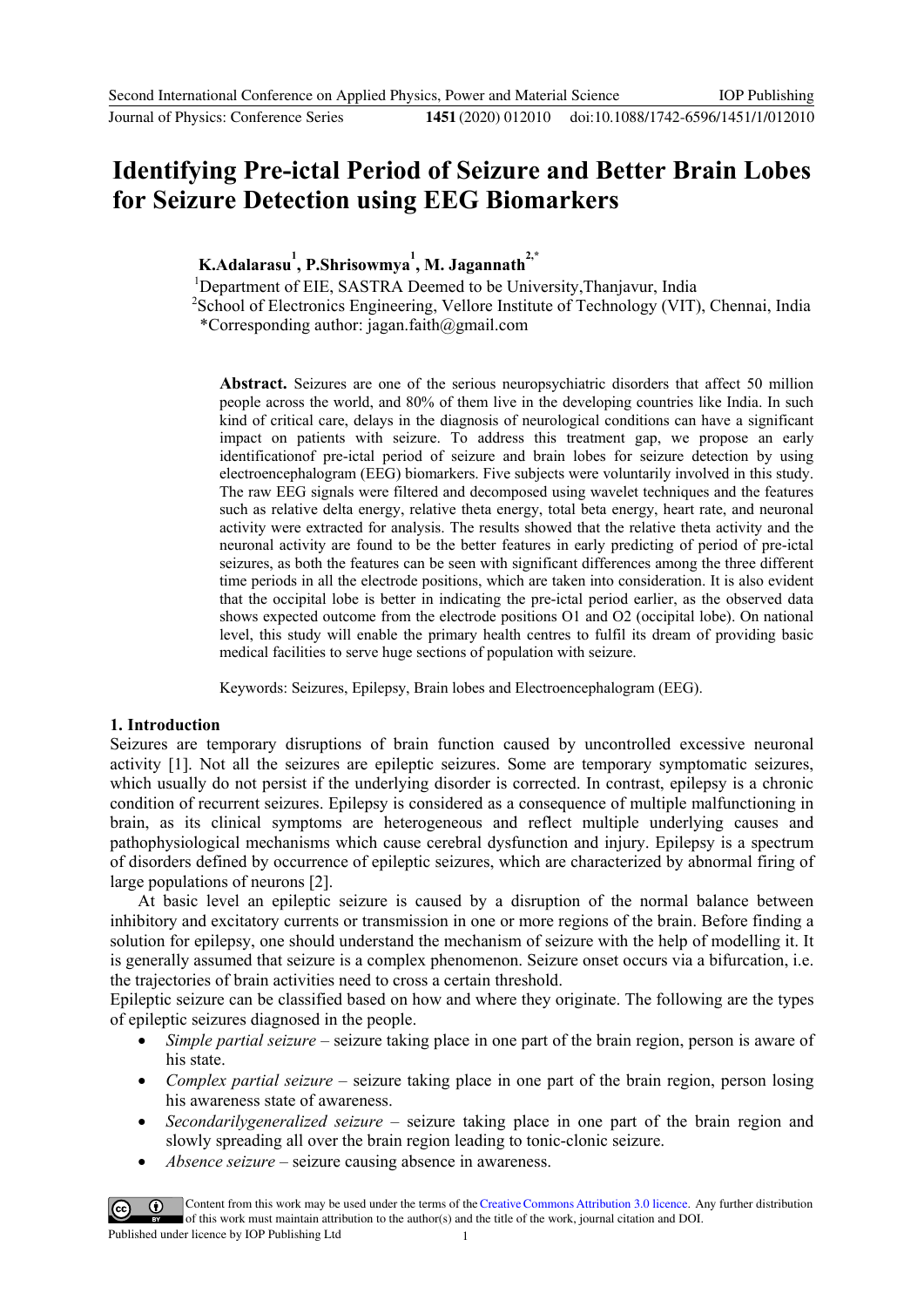Second International Conference on Applied Physics, Power and Material Science **Journal of Physics: Conference Series** IOP Publishing 1451 (2020) 012010 doi:10.1088/1742-6596/1451/1/012010

- *Atypical absence seizure* seizure causing absence of awareness, but person is able to respond.
- *Tonic-clonic seizure* seizure caused at both parts of the brain region leading to loss of awareness, muscle stiffening, and jerky movements.
- *Myoclonic seizure* seizure causing sudden jerky movements in a muscle or a group of muscles.
- *Tonic seizure* seizure causing sudden muscle stiffening.
- *Atonic seizure* seizure causing loss in muscle tone or legs and arms going limp.
- *Clonic seizure* seizure causing sustained rhythmic jerking of muscles.

More than fifty million people worldwide, approximately 1% of 40th world population, suffer from epilepsy, which is the third most 41 common neurological disorder in the United States after Alzheimer's disease and cerebrovascular events [1]. Moreover, more than 30% of the epileptic patients suffer from seizures that are refractory to medication [2]. Approximately 50 million people currently live with epilepsy world-wide. Globally, an estimated 2.4 million people are diagnosed with epilepsy each year. In India, there may be about 12 million people with epilepsy. Many people with active epilepsy do not receive appropriate treatment for their condition, leading to large treatment gap. The lack of knowledge of antiepileptic drugs, poverty, cultural beliefs, stigma, poor health infrastructure, and shortage of trained professionals contribute in the treatment gap.

- To detect seizures in real time there is few modules are available in present market such as
- Infra-red cameras (unusual movements in sleep).
- Anti-suffocation pillow (SUPED).
- Mattress-(nocturnal seizures).
- Smart belt (respiration and GSR).

In clinical diagnosis, electroencephalography (EEG) plays a vital role for diagnosing epilepsy. It is assumed that EEG signals contain some type of hidden information about incoming seizures. That is to say that, with appropriate signal processing, we would be able to predict the incoming predictive markers [3].Many algorithms have been designed to facilitate the diagnosis of epilepsy. One of the methods is primarily based on the stationary wavelet transform and takes the spectral band of seizure activities into account to separate artifacts from seizures. The EEG features responsible for the detection of seizures from non-seizure epochs is found to be easily distinguishable after the artifacts are removed and also the false alarms during seizure detection are also reduced [4].

Usually doctors make use of video EEG in monitoring epilepsy. Video EEG is a technique in which the patient is induced with epileptic seizure and the EEG along with video of the patient is recorded. This is a very useful method for diagnosing epilepsy. But the workload taken by the doctor in studying the data collected will be more. To overcome the above problem, scientists have designed an algorithm, which reduces the workload through automatic seizure detection, by applying Partial directed coherence (PDC) analysis as a mechanism for extracting feature from the EEG data for seizure detection. This analysis reflects the physiological changes in the brain activity in pre-seizure episodes and post-seizure episodes [5].

Automated seizure prediction plays a major role in monitoring, diagnosing and rehabilitating epilepsy. While EEG is widely used all over the world, scientists and scholars work on improvising the selectivity of EEG towards predicting and diagnosing epilepsy. One among the designed algorithm is seizure prediction based on spatiotemporal relationship of EEG signals using phase correlation. This technique measures the relative change between current and reference vectors of EEG signals, which is then used to identify the pre-seizure episode and the post-seizure period. The EEG signal of period between two adjacent seizures isalso studied to predict the seizures [6].The multivariate oscillatory nature of the EEG signals in adaptive frequency scales is studied to investigate the occurrence of epileptic seizure. The analysis is based a moving window, with a two second long multivariate EEG signal epochs, that contains five selected channels. These signals are then decomposed from which three features have been extracted from each one second part of the two-second-long joint instantaneous amplitudes of multivariate EEG signals [7].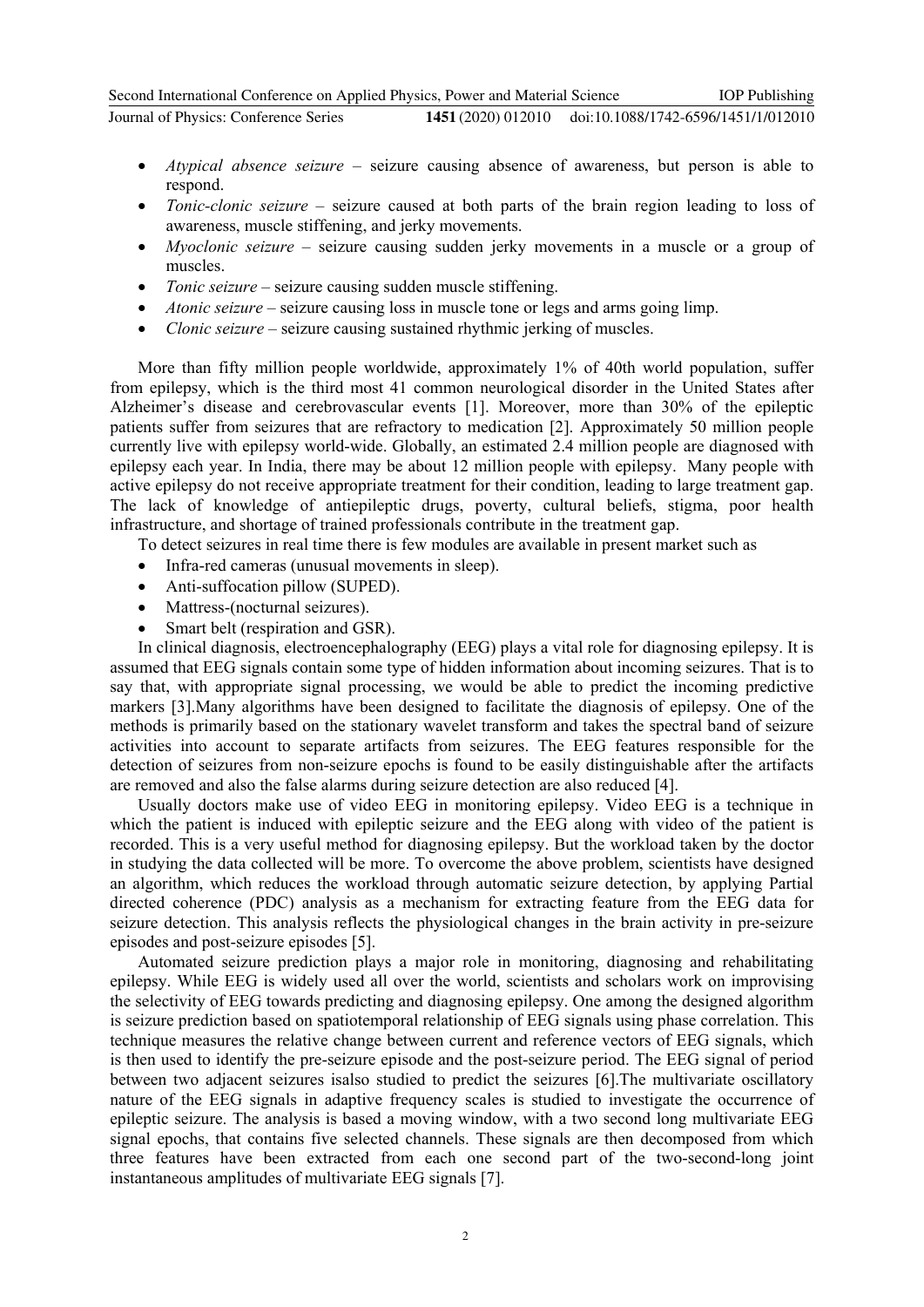| Second International Conference on Applied Physics, Power and Material Science |                                                        | <b>IOP</b> Publishing |
|--------------------------------------------------------------------------------|--------------------------------------------------------|-----------------------|
| Journal of Physics: Conference Series                                          | 1451 (2020) 012010 doi:10.1088/1742-6596/1451/1/012010 |                       |

The heart rate variability analysis is often used for diagnosing seizures in clinical practices. The brain activity during pre-seizure episode period will be extremely active that may result in more autonomous nervous system (ANS) functions. This nervous system functions influence the heart rate to a huge level. Hence, the heart rate is widely chosen as a variable for the prediction of epileptic seizure [8]. The main objective of the present study is to identify pre-ictal period of seizure using EEG biomarkers. Also identify the lobes which are affected most predominately during seizure.

### **2. Materials and Methods**

### *2.1. Subject Summary and Signal Acquisition*

Five subjects (1 male and 4 female) data was considered for this study. The subjects' average age was 20 - 30 years and average weight was 68 kg (standard deviation  $= 5.3$  kg). Electrodes were placed according to 10-20 montage. The low cut-off frequencyof the filter was set at 0.1 Hz and the high cutoff frequency was set to 70 Hz. Notchfilter permits to pass the frequency between the low and high frequency. The samplingfrequency was chosen at 128Hz.After collecting the raw EEGsignals, we export the signal into the personal computer system for further processing. The EEG signals arecaptured by expert professionals and neurologists and collected from private Neuro Hospital, located at Tiruchirappalli, Tamil Nadu, India.

### *2.1.1. Signal Processing*

After collecting the data from the subjects, the raw EEG signals are filtered and for extraction of the features such as relative delta energy, relative theta energy, total beta energy, heart rate, and neuronal activity an algorithm is designed. Figure 1 gives a brief workflow of signal processing that is performed on the acquired EEG signals.



Figure 1: Workflow of signal processing on EEG signals.

*Wavelet:* A wavelet is a mathematical function, which cut up a data based on different frequency components, so that one can study each frequency component with a resolution that matches up to that frequency scale [9,10].

*Wavelet package:* A wavelet package is a package of wavelet functions for computing wavelet filters, wavelet transforms and multi resolution analyses [11].

*Wavelet decomposition:* A wavelet transform (Figure 2) is the one which filters the discrete-time (sampled) signals with more filters than the actual discrete wavelet transform (DWT) [12].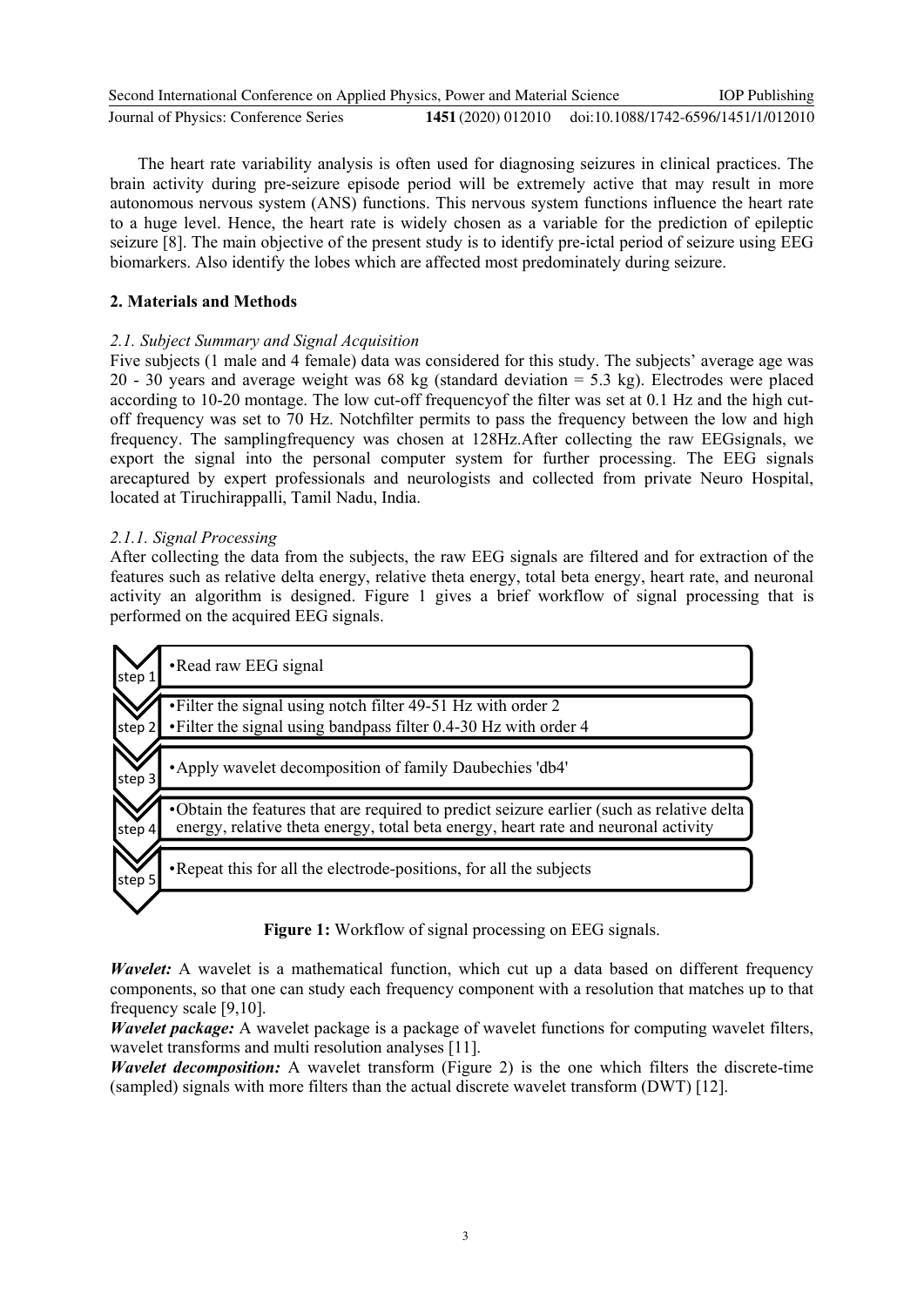IOP Publishing

**Journal of Physics: Conference Series** 

1451 (2020) 012010 doi:10.1088/1742-6596/1451/1/012010



**Figure2:**Various levels of wavelet packet decomposition used in the study (A – approximation; D – detail; L-Beta – low beta and H-Beta – high beta).

#### **3. Statistical Analysis**

The significant difference within the groups for pre-episodic, during episodic and post-episodic period were found using the Friedman test (a non-parametric test) and the Wilcoxon signed-rank Post Hoc test was performed to find the statistically significant difference between two related groups. The alpha value was set at 0.15 and asymmetric signed (2-tailed) values were observed. The Post Hoc Wilcoxon signed rank test was performed on different combinations of related groups as the alpha value divided by three conditions  $(0.15/5 = 0.05)$ . Hence, the new significance level was set at p=0.05. If the p value was larger than 0.05, it was not considered as a statistically significant result. The dependent variables are relative delta energy, relative theta energy, total beta activity, neuronal activity and the heart rate obtained from the brain activation using EEG signals.A single group was measured on three different conditions (pre-seizure episode, during seizure episode and post-seizure episode) at five electrode locations (temporal: T5, T6, occipital: O1, O2 and parietal: Pz).The analysis was performed using IBM SPSS Statistics for Windows, Version 20.0 (Armonk, NY: IBM Corp).

#### **4. Results**

The mean and one standard error values of relative theta energy were extracted from EEG signal for five subjects at three different time intervals: pre-episodic (before the occurrence of seizure), during episode (during the seizure) and post-episodic (after the occurrence of seizure), in the T5 and T6 electrode positions as shown in Figure 3.The graphical data shows that the relative theta energy was significantly  $(p<0.05)$  higher in pre-episode as compared to post-episodic period in both the temporal lobes.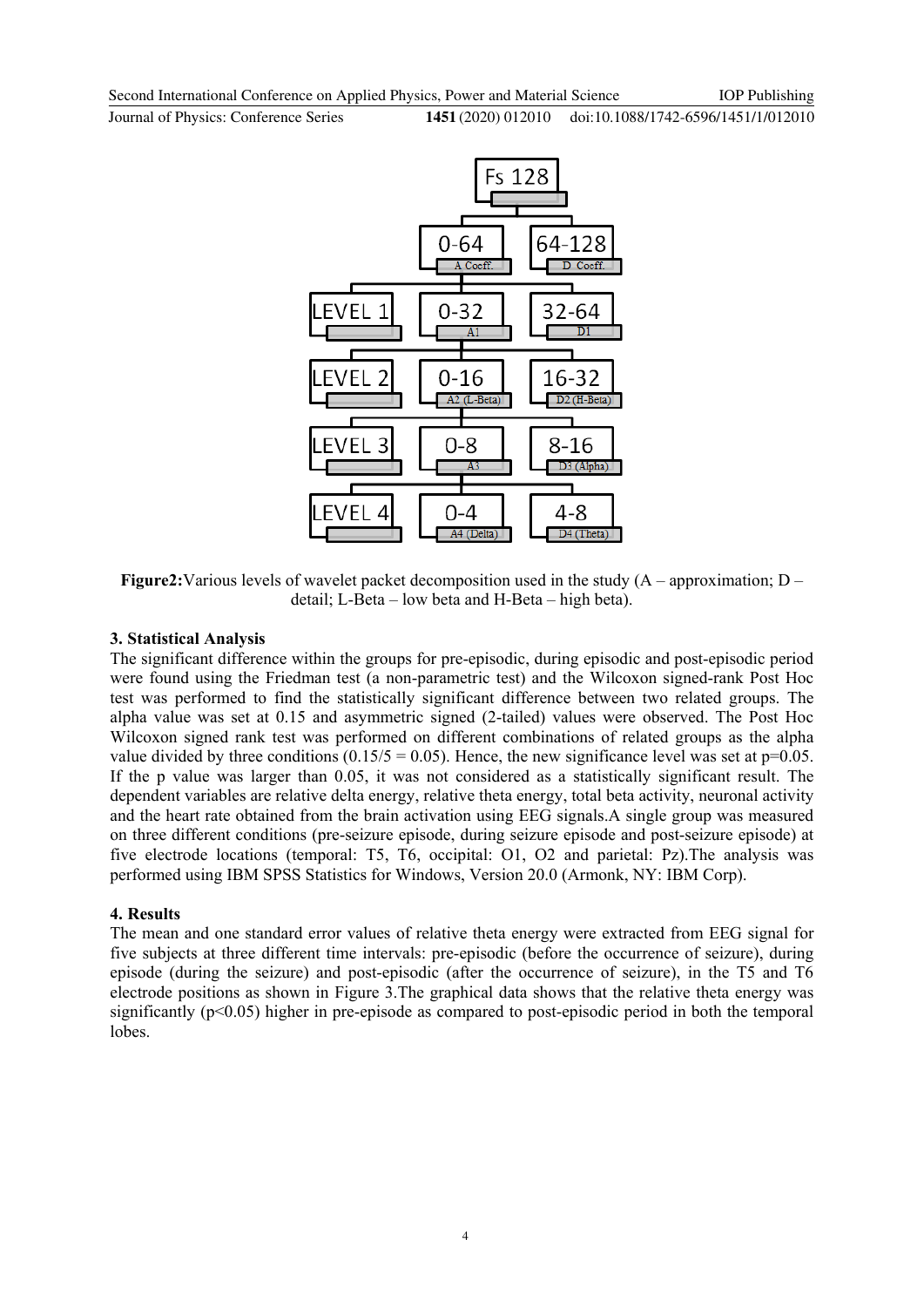

**Figure 3:**Mean and standard error of relative theta energy found in the electrode locations. (a) Temporal lobe T5 and (b) Temporal lobe T6.

The neuronal activity in right side temporal lobe is found to be significantly  $(p<0.05)$  high during the episode than in the pre- and post-episodic period as shown in Figure 3(b). Therelative delta energy is found to be significantly  $(p<0.05)$  higher in post-episodic period as compared to pre-episodic period. But theta activity was significantly high in pre-episodic as compared to during, post-episodic time in left occipital lobes as shown in Figure 4(a).



**Figure 4:** Mean and standard errorof features found in the electrode location of occipital region O1.(a) Relative delta and theta energiesand (b) Heart rate (HR).

Heart rate (HR) feature extracted from EEG signal is significantly ( $p$ <0.05) high in pre episodic when compared to during and post seizure interval as shown in Figure 4(b). Similarly, neural activity was significantly ( $p<0.05$ ) high during seizure episodic time as compared to pre and post time interval in left occipital lobe.

In right occipital lobe  $(O2)$  relative delta energy was significantly  $(p<0.05)$  low at pre seizure interval when compared to during and post episodic time period (Figure 5). Similarly, theta activity was high significantly  $(p<0.05)$  in pre-seizure as compare to during and post time interval. There was no significantly difference for delta and theta parameters between during and post time period in occipital lobe.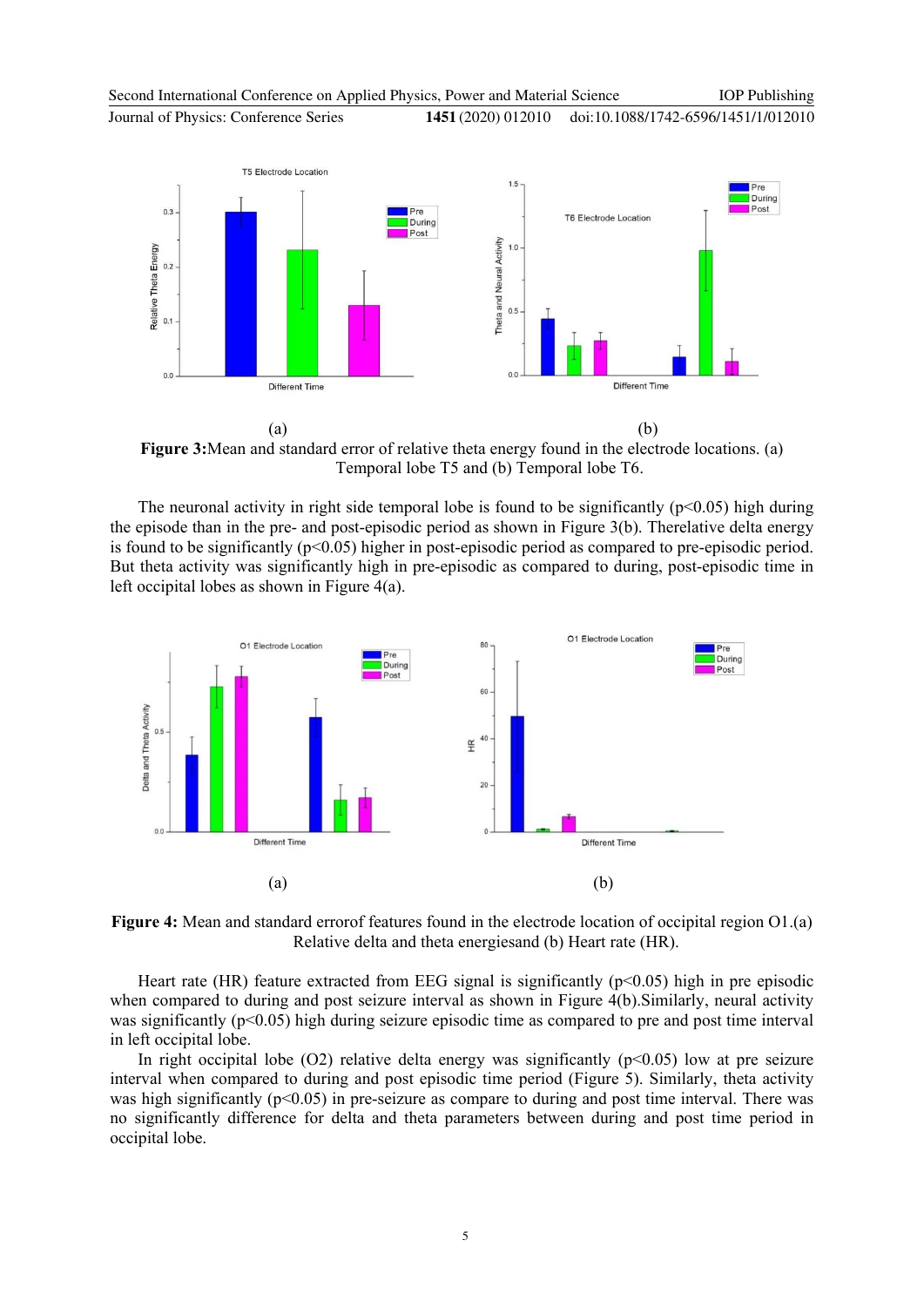

**Figure 5:** Mean and one standard error of relative delta and theta energies found in the location of occipital region O2.

The neuronal activity that is obtained through processing the EEG signals extracted from five different subjects significantly  $(p<0.05)$  high during seizure time when compared to pre and post episodic interval at right and left occipital region as shown in Figure 6.



A B **Figure6:** Mean and standard error of the neuronal activity found in the location of occipital regions. (a) Occipital lobe O1 and (b) Occipital lobe O2.

#### **5. Discussion**

Many people with active epilepsy do not receive appropriate treatment for their condition, leading to large treatment gap. The lack of knowledge of antiepileptic drugs, poverty, beliefs, stigma, poor health infrastructure, and shortage of trained professionals contribute to this treatment gap [12,13]. In this study, we identify the brain activity in pre-ictal (immediately prior to a seizure), inter-ictal (between seizures) and postictal based on EEG signal. The temporal lobe is associated with hearing processing, memory, speech and olfaction [14,15]. The focal sharp waves in centro-temporal or occipital regions havecloseconnotation with active epilepsy.In present study, temporal lobe of theta activity was high during pre-ictal (immediately prior to a seizure) when compared to inter-ictal (between seizures) and postictal condition. This result supportsthe finding that temporal lobes are more affected, i.e., vision pathway and theta reduce during inter-ictal time.

The Ben Gurion University (BGU) team investigated a specific pattern of theta activity decline over time as signs of epileptic development [16].It is found that the theta and delta frequency bands have more dominancein detecting epileptic seizure. The probable reason is that these waves are found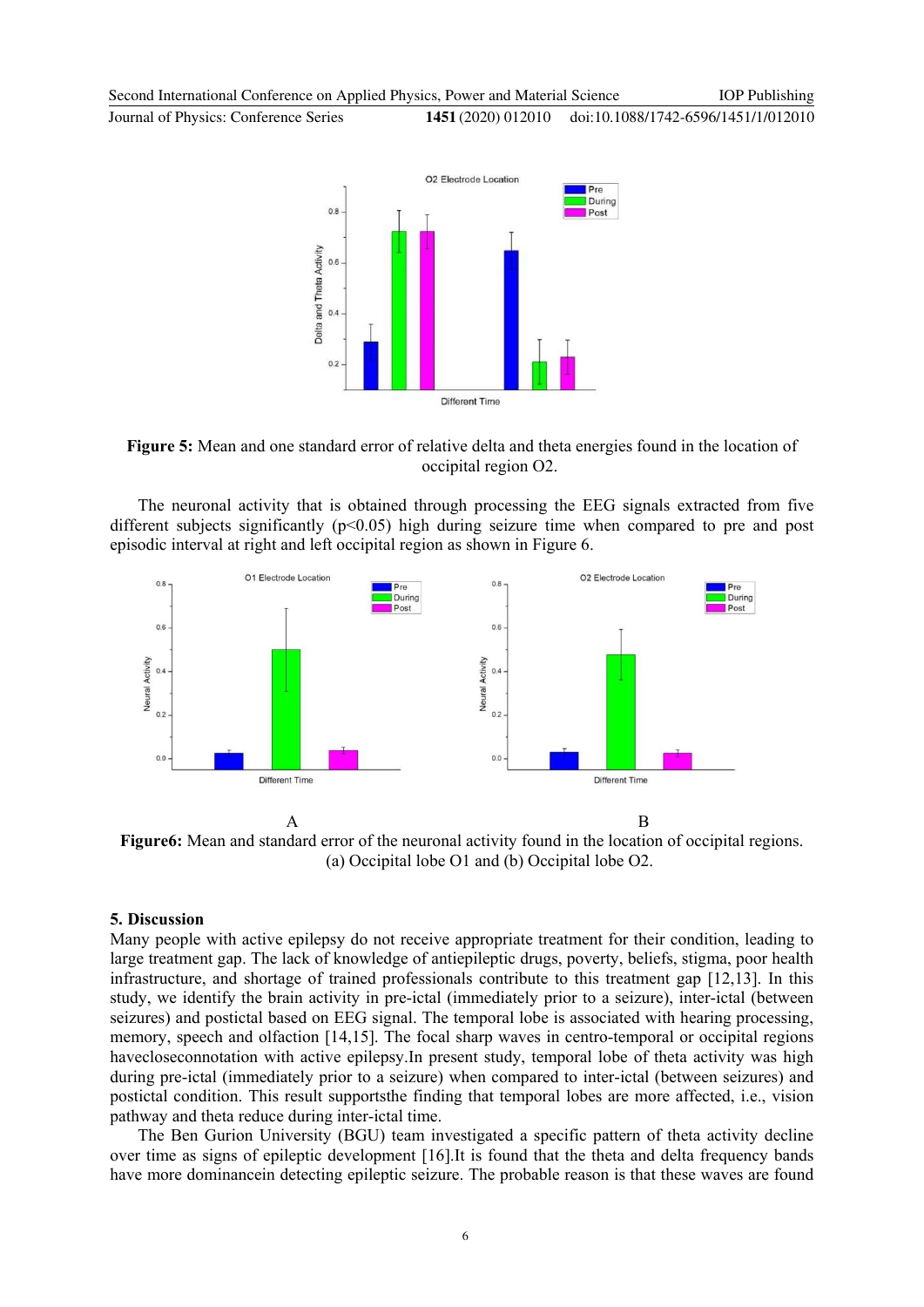| Second International Conference on Applied Physics, Power and Material Science |                                                        | <b>IOP Publishing</b> |
|--------------------------------------------------------------------------------|--------------------------------------------------------|-----------------------|
| Journal of Physics: Conference Series                                          | 1451 (2020) 012010 doi:10.1088/1742-6596/1451/1/012010 |                       |

in large amounts during the ictal signs. The theta wave is predominantly seen in infants and people who are in sleep [17]. The delta wave is predominantly seen in people who are in dreamless deep sleep. The neuronal activity is the rate at which neurons fire. Therefore, it can be concluded that before he occurrence of seizure the theta activity increases significantly, the delta and the neuronal activity decreases significantly.

### **6. Conclusions**

The importance of early diagnosis is to be aware of one's condition. Unattended medical emergency situations may lead to disastrous and tragic consequences. In the case of epilepsy, diagnosing/predicting it earlier (say an hour before), gives the patient and his/her attendant a brief time to prepare for the necessary medications. It also avoids unnecessary embarrassment faced by the patients after seizure episodes in a public place. Above all knowing about having a seizure episode earlier, may be helpful in understanding their condition and allowing them to calm themselves, so that the side effects of the episode may be reduced.The parameters, relative theta activity and the neuronal activity are seemed to be the better features in the period of pre-ictal seizures, as both the features can be seen with significant differences among the three different time periods in all the electrode positions, which are taken into consideration.From the outcome of the study, it is evident that the occipital lobe is better in indicating the early stage of pre-ictal period, as the observed data shows expected outcome chiefly from the electrode positions O1 and O2 (occipital lobe).

### **7. References**

- [1] Hauser A 1997 Epidemiology of Seizures and Epilepsy in the ElderlyIn: A. Rowan &R. Ramsay (Eds.) Seizures and Epilepsy in the Elderly Boston: Butterworth-Heinemann pp. 7–18.
- [2] Kwan P and Brodie M J 2000 Early identification of refractory epilepsy*New England Journal of Medicine,* 342(5) pp. 314–319.
- [3] Vidyaratne L S andIftekharuddin K M 2017 Real-time Epileptic Seizure Detection Using EEG *IEEE Transactions on Neural Systems And Rehabilitation Engineering,* 25(11) pp.2146–2156.
- [4] MdKafiul I, Amir R andZhi Y A 2015 Wavelet-Based Artifact Reduction from Scalp EEG for Epileptic Seizure Detection. *IEEE Journal of Biomedical and Health Informatics*, 20(5) pp. 1321– 1332.
- [5] Wang G,ZhongjiangS, Ran T,Kuo L, Gang B and XiangguoYa 2015 Epileptic Seizure Detection Based on Partial Directed Coherence Analysis*IEEE Journal of Biomedical and Health Informatics*, 20(3) pp. 873–879.
- [6] Mohammad Z P andManoranjan P 2015 Epileptic Seizure Prediction by Exploiting Spatiotemporal Relationship of EEG Signals using Phase Correlation*IEEE Transactions on Neural Systems and Rehabilitation Engineering*, 24(1) pp. 158–168.
- [7] Bhattacharyya A and Ram B P 2017 A Multivariate Approach for Patient Specific EEG Seizure Detection using Empirical Wavelet Transform*IEEE Transactions on Biomedical Engineering,*64(9) pp.2003–2015.
- [8] Fujiwar K, Miho M,Toshitaka Y, Erika A, Yoko S, Yuriko S, Manabu K, Taketoshi M,Katsuya O,Taeko S, Tetsuo S, Masato M and Eisuke M 2015 Epileptic Seizure Prediction Based on Multivariate Statistical Process Control of Heart Rate Variability Features*IEEE Transactions on Biomedical Engineering,*63(6) pp. 1321–1332
- [9] Bernard C Understanding and Predicting Epilepsy*IEEE Signal Processing Magazine*, 33(4), pp. 90–95.
- [10] Hall John E, Guyton and Hall Textbook of Medical Physiology, 13th edition.
- [11] https://cran.r-project.org/web/packages/wavelets/wavelets.pdf.
- [12] https://www.eecis.udel.edu/~amer/CISC651/IEEEwavelet.pdf.
- [13] https://www.epilepsy.com/
- [14] https://www.healthline.com/health/bracelets-and-devices-epilepsy#watches
- [15] Malladi R, Kalamangalam G, Tandon N andAazhang B 2014 Identifying the epileptogenic zone using directed information*Society for Neuroscience*, Washington, DC, USA pp. 1–16.